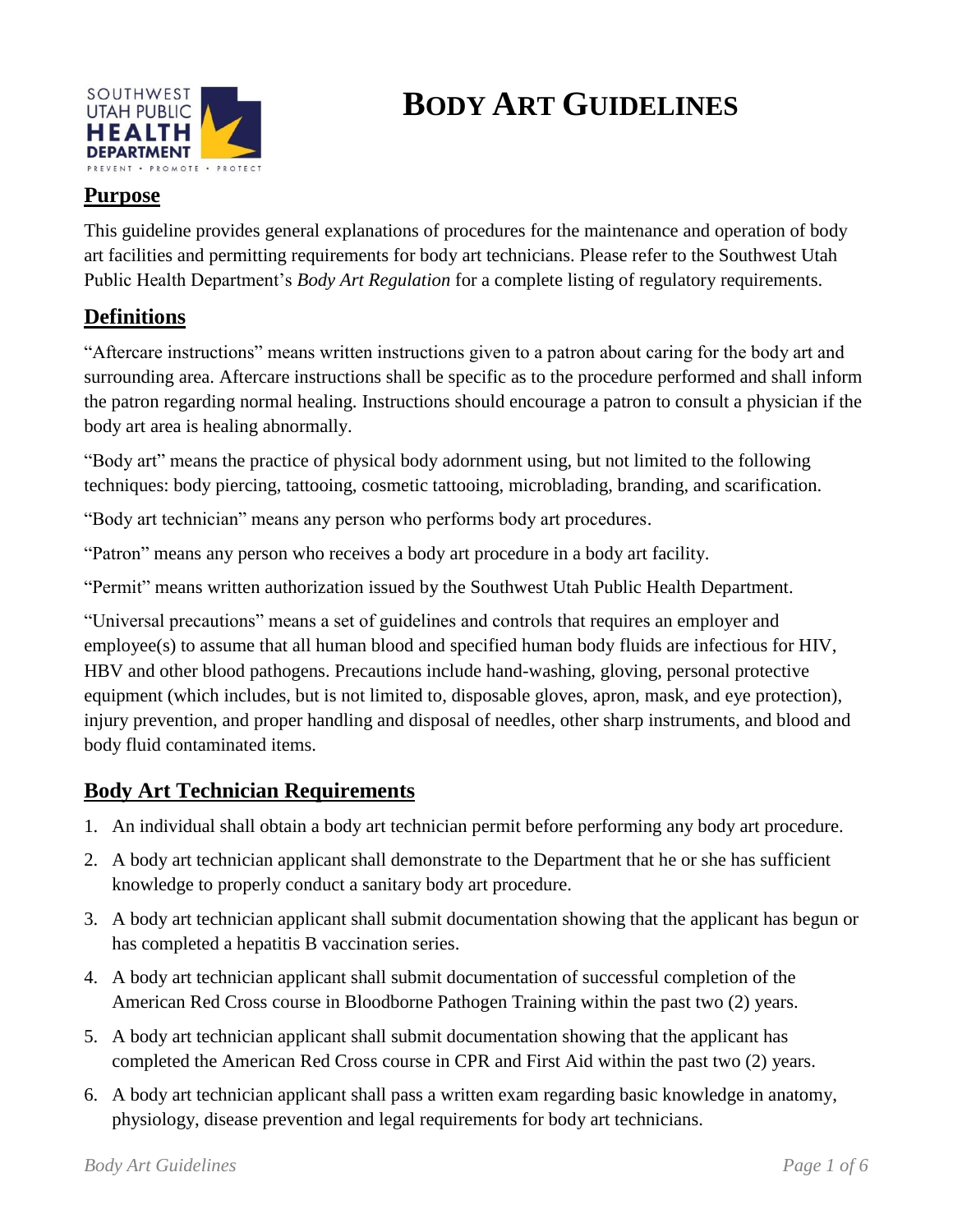- 7. A body art technician shall wash hands thoroughly with liquid hand soap and warm water up to midforearm for a minimum of 20 seconds before and after administering body art on any patron. After thorough washing, hands shall be dried using single-use disposable towels.
- 8. A body art technician may not perform a body art procedure if infected with any communicable disease(s) or while having any open wound(s), cut(s), sore(s), burn(s), or other skin abnormality on the hand, wrist, arm, or any portion of their body that may come into contact with a patron's skin.
- 9. A body art technician shall not eat, drink, or use tobacco in any form while performing any body art procedure, while sterilizing or handling body art equipment, or while in the body art personal service station area. A body art technician must rewash hands and wear new, unused gloves if leaving the personal service station for any reason.

#### **Permits and Plan Reviews**

- 1. No person shall operate a body art facility without a valid body art permit.
- 2. A body art permit shall not be transferable from one body art facility to another.
- 3. Application for a body art permit shall be made prior to the Department issuing a body art permit, commencement of operation of the facility, or the performance of any body art procedure.
- 4. A body art permit shall be issued annually and may be valid for up to one year. A body art technician permit shall be issued bi-annually and may be valid for up to two years.
- 5. A body art permit applicant or body art permit holder shall submit, prior to the start of construction or any remodeling of an existing structure, plans and specifications for review and approval.

## **Facility Construction**

- 1. All surfaces within a personal service station area shall be constructed of smooth, easily cleanable, and of nonabsorbent materials. Walls shall be light in color unless otherwise approved.
- 2. The personal service station shall be separated from waiting customers or observers by a wall or panel at least four feet high. Body art technicians shall be able to block personal service stations from view of other areas to maintain a patron's privacy.
- 3. Each personal service station shall have a foot-pedal operated, covered waste container.
- 4. A body art facility may be allowed in a dwelling ONLY if acceptable to the planning, zoning, or business licensing authority of the municipality or county where the body art facility intends to operate. A body art facility located in a dwelling shall be located in a room which is used exclusively for body art procedures.
- 5. A body art facility shall have a lavatory which shall have a toilet, a handwashing sink with hot and cold water, liquid hand soap, and single use towels. Body art equipment shall not be washed in a lavatory. The floors, walls, cabinets, and fixtures in the lavatory must be constructed of smooth, easily cleanable, and nonabsorbent materials.
- 6. If sterilized equipment will be reused, a body art facility shall have a sink with hot and cold water specifically designated for washing contaminated body art equipment.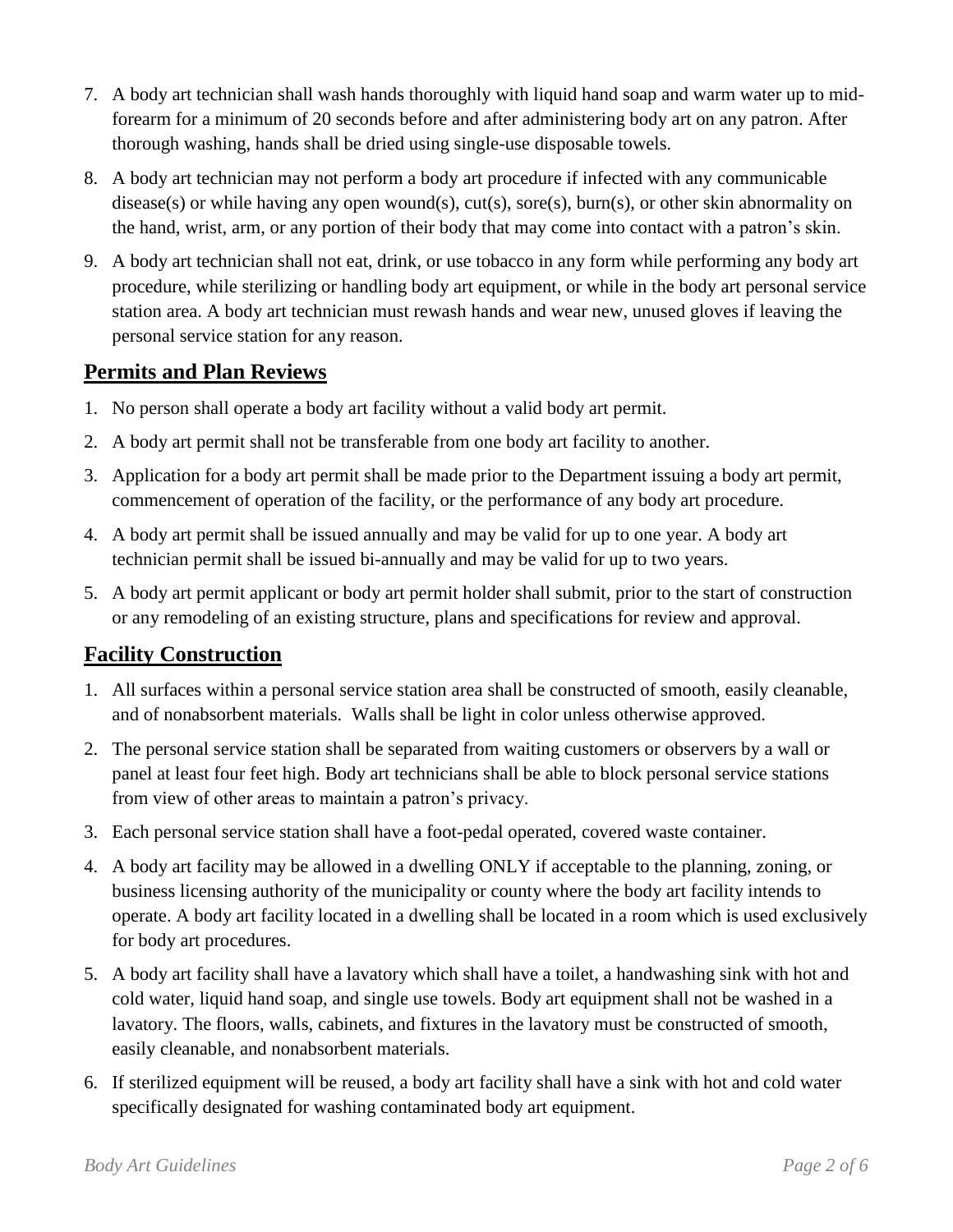- 7. A body art facility shall have at least one designated hand wash sink which is easily accessible for body art technicians to wash their hands prior to and while performing body art procedures. The hand wash sink shall be equipped with hot and cold running water, liquid soap, single use towels, and be protected from contamination source(s).
- 8. A body art facility shall be equipped with an adequately stocked and maintained first aid kit.
- 9. All body art facilities shall be completely separated by solid partitions or walls extending floor to ceiling from any room used for food preparation, any hair salon, any retail sales, or any other activity that may cause potential contamination of body art facility work surfaces.

## **Use of Equipment and Instruments**

- 1. All absorbent products used for drying the skin after disinfecting or scrubbing the skin prior to performing a body art procedure or during application of dyes or inks shall be sanitary single-service products and discarded immediately after use into a covered waste container.
- 2. All instruments and supplies shall be stored in clean, dry, containers.
- 3. All instruments used for body art procedures shall remain stored in sterile packages until the performance of a body art procedure. Before assembling instruments used for body art procedures, the body art technician shall wash and dry hands, wear single-use medical gloves, and use medically recognized techniques to ensure that the instruments and gloves are not contaminated.
- 4. All inks, dyes, pigments, needles and equipment shall be specifically manufactured for performing body art procedures and shall be used according to manufacturers' instructions. Immediately before applying a tattoo, tattoo dye shall be transferred from a dye bottle into single-use container(s). Upon completion of a tattoo, used single-use containers and their contents shall be discarded.
- 5. Only sterile pigments, dyes, or inks shall be used in a body art facility.
- 6. Single-use, prepackaged, sterilized equipment and supplies shall be obtained from reputable suppliers or manufacturers acceptable to the Department.
- 7. Acetate stencils may be allowed for reuse if sanitization procedures are performed between uses. Petroleum jellies, soaps, and other products used in the application of stencils shall be dispensed and applied on the skin with sterile gauze or in a manner to prevent contamination of the original container and its contents.

#### **Cleaning and Maintenance**

- 1. Walls, floors, tables, counters, chairs, and other surfaces in the body art procedure area shall be kept clean, disinfected, and in good repair.
- 2. Floors shall be mopped daily with a U.S. Environmental Protection Agency ("EPA") registered disinfectant.
- 3. The body art technician shall clean and disinfect the tables, counters, chairs, and other surfaces after each use, regardless of whether contamination is visible. Disinfection shall be carried out using an EPA registered disinfectant and in accordance with the EPA approved label.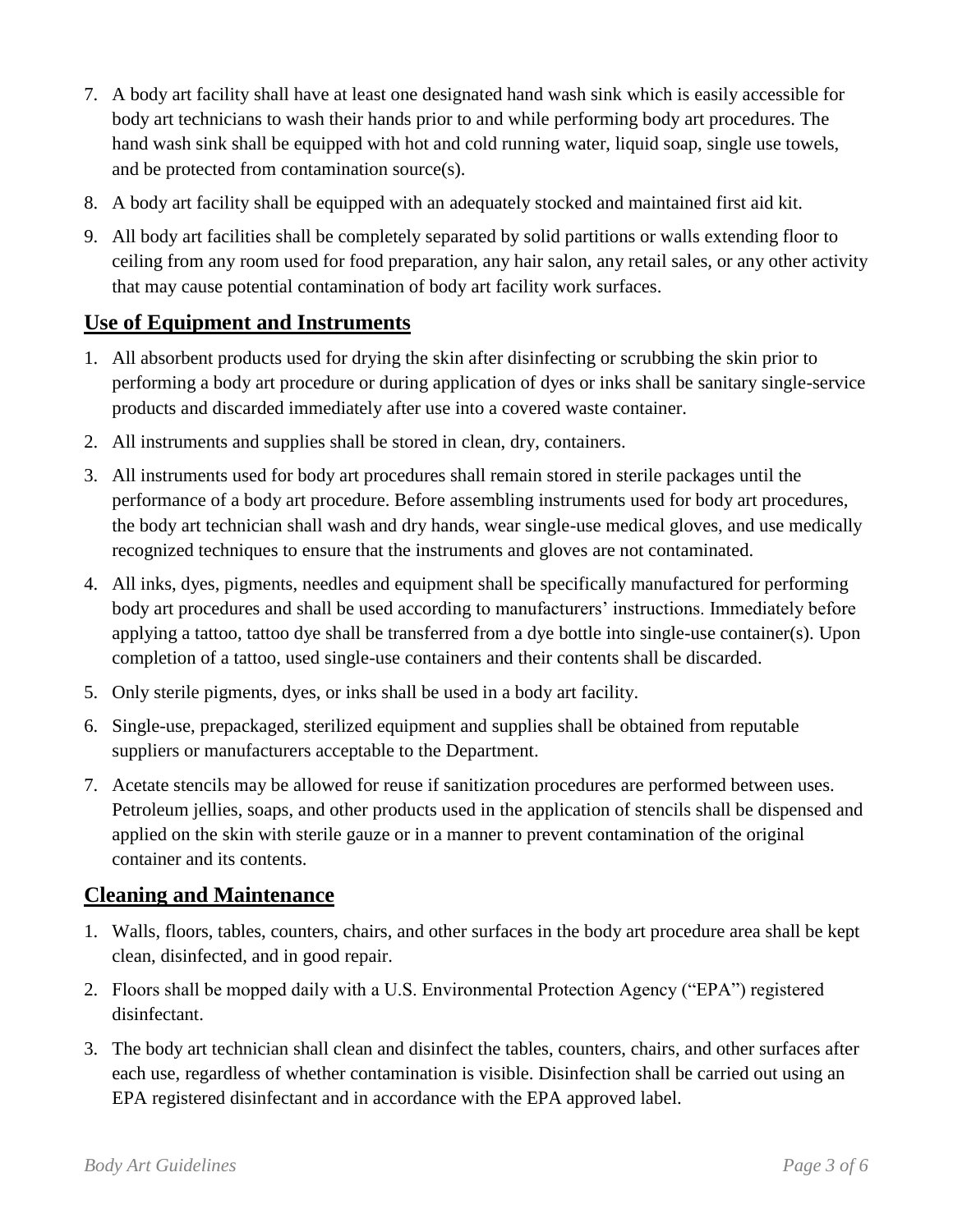- 4. Sterilization equipment is not required in body art facilities that exclusively use prepackaged, singleuse, sterilized equipment and supplies. The owner shall submit a signed disclaimer to the Department for review stating that only pre-sterilized equipment is intended for use while performing any body art procedures.
- 5. Sterilization equipment shall be kept clean, in good working order, and shall be operated in sanitary area(s) only.
- 6. After cleaning, all instruments used in a body art procedure shall be packaged individually in paper peel-packs, heat-sealed plastic, or other autoclave packaging acceptable to the Department, then sterilized by a steam, chemical, or dry heat sterilizer registered and listed with the FDA. Such packages must contain a temperature strip or sterilizer indicator listed with the FDA. Sterilization equipment shall be cleaned and maintained according to the manufacturer's instructions.
- 7. All packs shall be marked with the date of sterilization. A colorimetric sterilizer indicator or internal temperature indicator shall be used. Equipment packed in peel-packs or heat-sealed plastic and sterilized in house may be considered sterile for a maximum of six (6) months. Commercially available single use ethylene oxide or gamma radiation sterilized equipment may be used as long as all of the manufacturer's recommendations and expiration dates are followed.
- 8. An autoclave or dry-heat sterilizer shall be tested monthly with a spore destruction test or other test acceptable to the Director. These tests shall be verified through an independent laboratory, and the records shall be retained by the owner for a period of four (4) years and made available to the Department upon request.
- 9. Single-use, prepackaged, sterilized equipment and supplies shall be obtained from reputable suppliers or manufacturers. Single-use items may not be reused for any reason.
- 10. Infectious waste shall be handled, stored, transported, and disposed in accordance with state law.
- 11. The owner shall ensure that the body art facility has an exposure control plan which applies universal precautions as defined in the definitions section of this guideline.
- 12. Effective measures shall be taken by the owner to protect against the entrance, breeding, or presence of insects, vermin, or rodents within the body art facility.
- 13. No animals of any kind may be allowed in a body art facility except aquariums in nonprocedural areas and service animals as defined by the Americans with Disabilities Act (ADA).

## **Body Art Procedures**

- 1. All body art procedures shall be worked from an autoclaved tray set-up or tray liner. Trays shall be disposable or made of autoclavable plastic or stainless steel.
- 2. A body art technician shall inspect each piercing needle immediately before use to ensure the needle has no burrs or irregularities.
- 3. Before a body art procedure is performed, the immediate area(s) of skin surrounding the body art procedure area shall be washed with soap and water or an approved surgical skin preparation.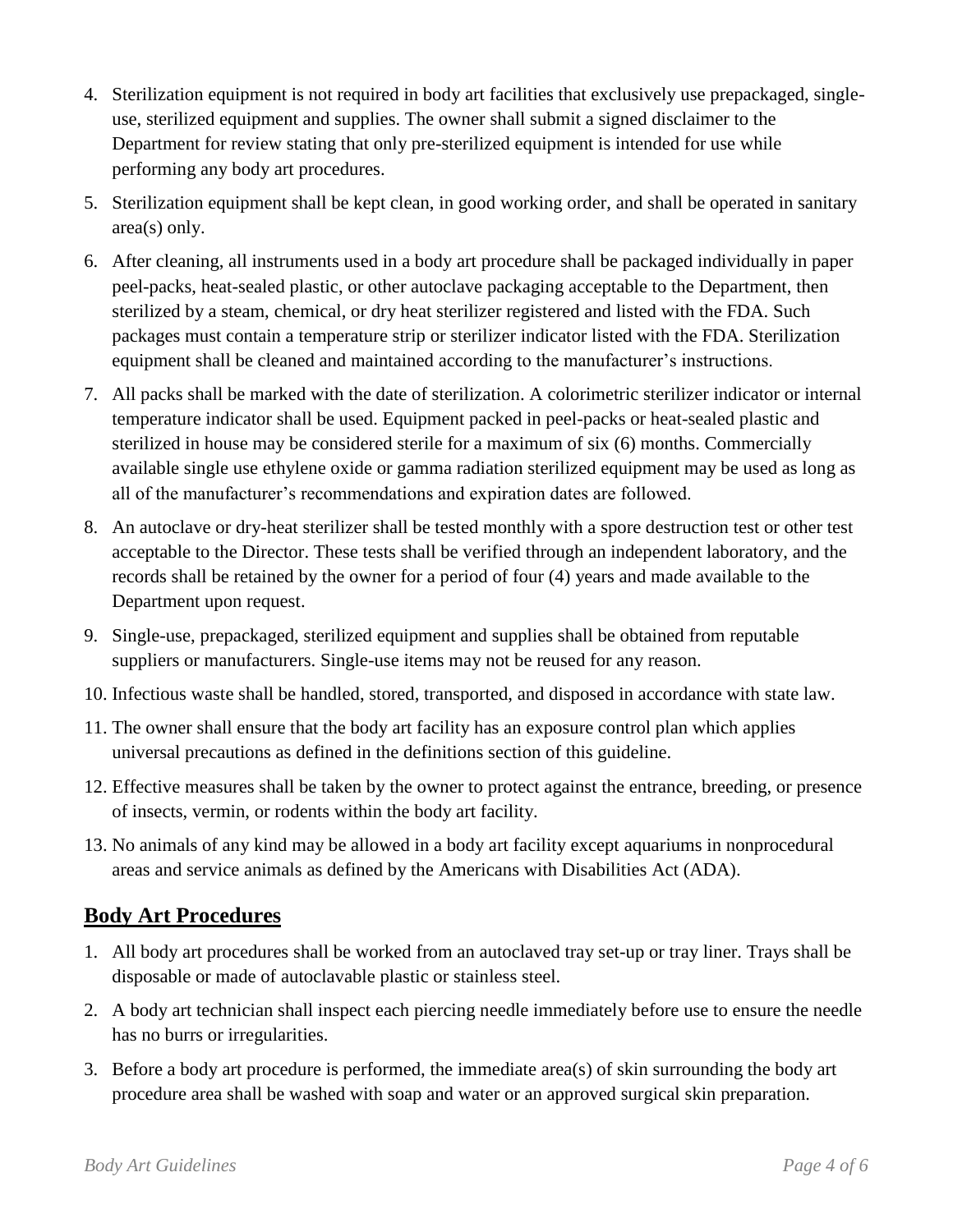- 4. Prior to any oral piercing, a patron shall be given a small amount of antimicrobial mouthwash in a disposable cup and the patron shall be advised to rinse thoroughly for at least 30 seconds.
- 5. If shaving is necessary, the skin and surrounding area shall be washed with soap and water after shaving. Single-use disposable razor(s) and washing pad(s) shall be used and discarded after use.
- 6. The body art technician shall remove excess dye or ink from the skin with a sterile, single-service sponge, gauze, or tissue paper and then immediately discarded into a covered container. After a body art procedure, the body art technician shall wash the procedure area with sterile gauze saturated with a 70% isopropyl alcohol solution or an antiseptic soap solution acceptable to the Director.
- 7. Upon completion of a body art procedure, the procedure area of the patron's body shall be allowed to dry. Once the procedure area has dried, a body art technician may apply petroleum jelly or antibacterial ointment using sterile gauze. A sterile dressing may be fastened to the area if desired.
- 8. Upon completion of any body art procedure, a body art technician shall provide each patron Department-approved aftercare instructions for the care of the body art procedure site. The aftercare instructions shall contain the name, address, and phone number of the body art facility, the name, address, and phone number of the Department, and procedures for filing a complaint.
- 9. The body art technician shall wear single-use medical gloves during personal service station set-up, cleaning, during disinfection and sterilization procedures, when processing contaminated instruments, when transporting sterilized instruments from an autoclave to designated storage space, and during any contact with a patron at a personal service station.
- 10. The body art technician shall wash hands thoroughly and put on new, unused gloves:
	- A. Before initial skin preparation or marking;
	- B. Before performing any body art procedure;
	- C. Before post-procedure cleanup;
	- D. If the gloves become contaminated by contact with unclean surfaces or objects, or by contact with a third person; and
	- E. Any time a body art technician leaves the personal service station for any reason.
- 11. Gloves shall be discarded after the completion of any procedure on an individual patron, hands shall be washed with soap and warm water for a minimum of 20 seconds, and dried using clean single-use towels before putting on new gloves. Under no circumstance shall a single pair of gloves be used on more than one person. A body art technician shall discard any gloves which become pierced or torn during any body art procedure. Used gloves shall not be washed, disinfected, or autoclaved. The use of disposable medical gloves is not a substitute for proper hand washing procedures as part of any acceptable personal hygiene program.
- 12. The body art technician shall remove and discard gloves immediately if a glove is pierced, torn, or otherwise contaminated while performing a body art procedure. The body art technician shall wash and dry hands thoroughly, then put on new, unused gloves before continuing the body art procedure.
- 13. Any item or instrument that may be exposed to bloodborne pathogen contamination during a procedure shall be discarded or sterilized. Any item or instrument used for body art that may be contaminated during a procedure shall be replaced immediately before resuming the procedure.